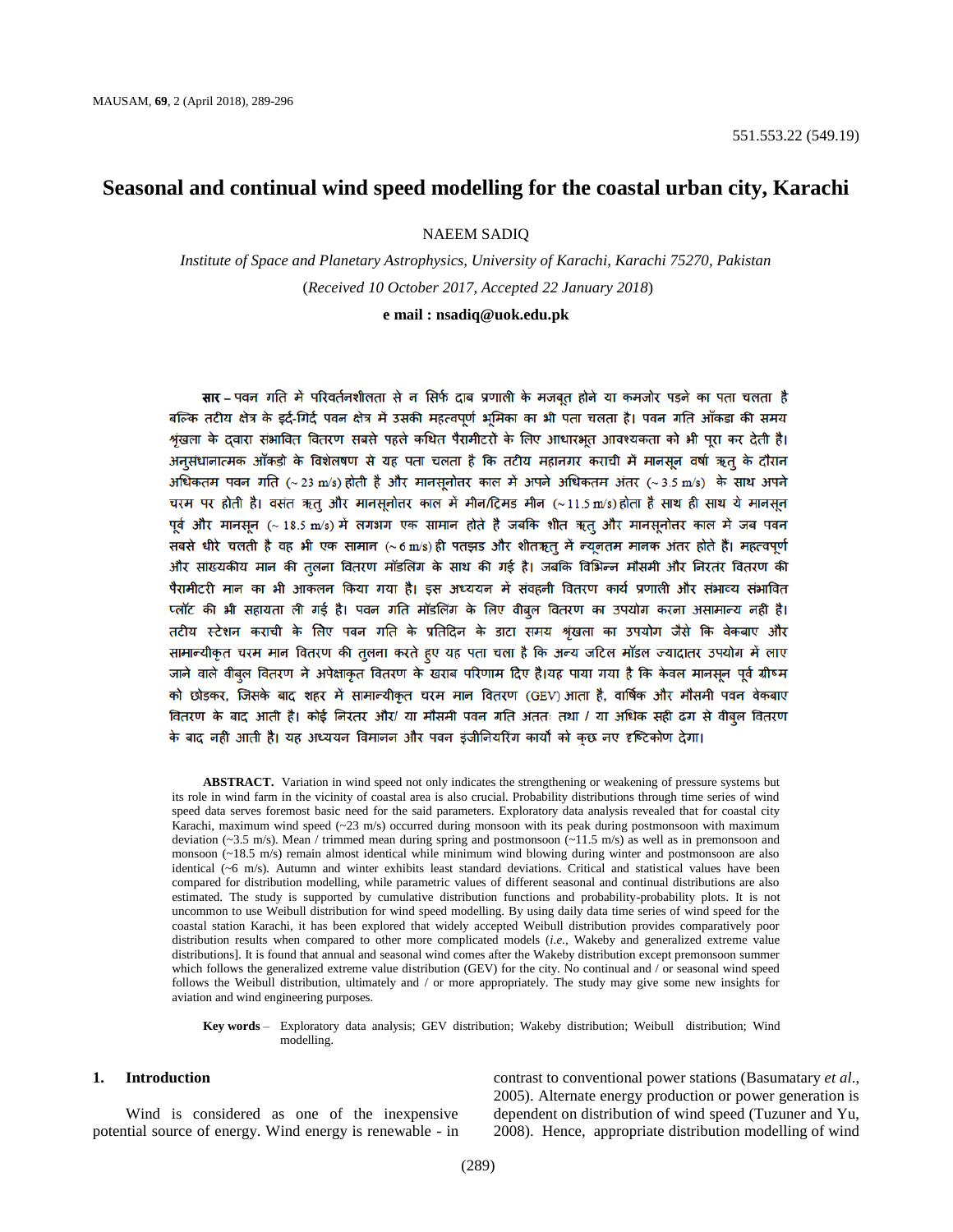

**Fig. 1.** Cumulative distribution function for different probabilities for Karachi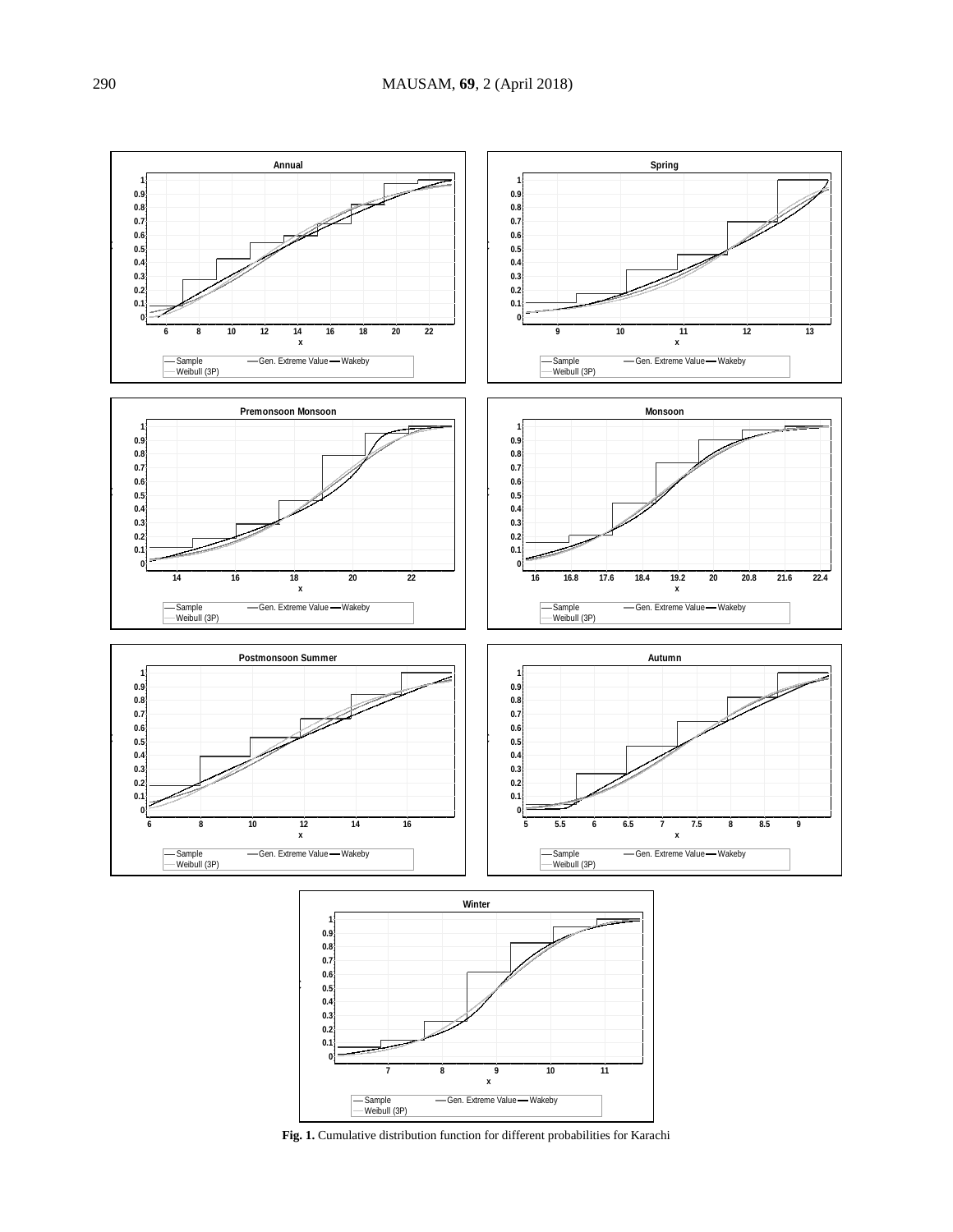| <b>Basic EDA statistical parameters</b> |        |             |         |         |         |        |
|-----------------------------------------|--------|-------------|---------|---------|---------|--------|
| Season                                  | Mean   | $Tr_{mean}$ | Maximum | Minimum | St. dev | Range  |
| Winter                                  | 8.993  | 9.007       | 11.643  | 6.071   | 1.166   | 5.572  |
| Spring                                  | 11.498 | 11.558      | 13.286  | 8.500   | 1.384   | 4.786  |
| Pre-monsoon summer                      | 18.497 | 18.532      | 23.357  | 13.071  | 2.513   | 10.286 |
| Monsoon                                 | 18.760 | 18.748      | 22.571  | 15.786  | 1.538   | 6.785  |
| Post-monsoon summer                     | 11.646 | 11.622      | 17.714  | 6.000   | 3.540   | 11.714 |
| Autumn                                  | 7.411  | 7.425       | 9.429   | 5.000   | 1.152   | 4.429  |

#### **TABLE 1**

speed is the primary need for the close estimation of energy production. In general, Weibull (W3) distribution is the recognized modelling irrespective of the geographical location of station (Yu and Tuzuner, 2008; Edwards and Hurst, 2001; Archer and Jacobson 2003 and 2005).

In Pakistan, wind speed distribution plays a crucial role in forecasting storms and planning of coastal wind farms (Ahmed *et al*., 2006). Through distribution modelling of the wind data for the coastal urban city Karachi it is revealed that wind speed measurements may not inevitably W3.

This paper describes the wind speed distribution modelling as an alternative to estimate energy production which is dependent on the wind distribution. Therefore, accurate distribution modelling is the initial step to attain the estimation of the accurate alternate energy production.

The Shape factors have also been estimated. While, after fitting the close distribution set [*viz*., W3, Generalized Extreme Value (GEV) and Wake by (W5) distributions] over the coastal urban city it is shown that wind distributions may not be most appropriately follow the W3 distribution, for instance, in the case of Karachi.

## **2. Materials and method**

## 2.1. *Data*

The available data set of daily wind speed from 1997 to 2014 has been utilized in this study; obtained from the archives of Pakistan Meteorological Department.

## 2.2. *GEV distribution model*

Extreme Value Theory (EVT) has been reckoned over Extremal Type Theorem (ETT) such that the rescaled sample maxima converge in distribution to a variable having distribution, possibly within any one of the Gumbel, Frechet and Weibull (also called Type I, Type II and Type III) families, respectively (Sadiq, 2015). The merger of Gumbel, Frechet and Weibull families comes out as

$$
G(z) = \exp\left[-\left\{1 + \xi\left(\frac{z-\mu}{\sigma}\right)\right\}^{-1/\xi}\right]
$$

defined on the set  $\{z: 1+\xi(z-\mu)/\sigma > 0\}$ , where the parameters satisfy  $-\infty < \mu < \infty, \sigma > 0$  and  $-\infty < \xi < \infty$ . This is the GEV distribution family comprises of three different parameters *viz*., µ, σ, and ξ known as location, scale and shape parameters, respectively. Gumbel, Frechet and Weibull corresponds to  $\xi = 0$ ,  $\xi > 0$  and  $\xi < 0$ , respectively.

### 2.3. *Wakeby (W5) distribution model*

If the probability density functions (pdf) exhibit a characteristic heavy tail then it can be better modelled by W5 distribution, as our results (Fig. 1) shown, that this distribution provides markedly good fits. The PDF of the distribution may be determined by Johnson (1994)

$$
f(x) = \frac{[1 - F(x)]^{\delta + 1}}{\gamma + \alpha [1 - F(x)]^{\beta + \delta}}
$$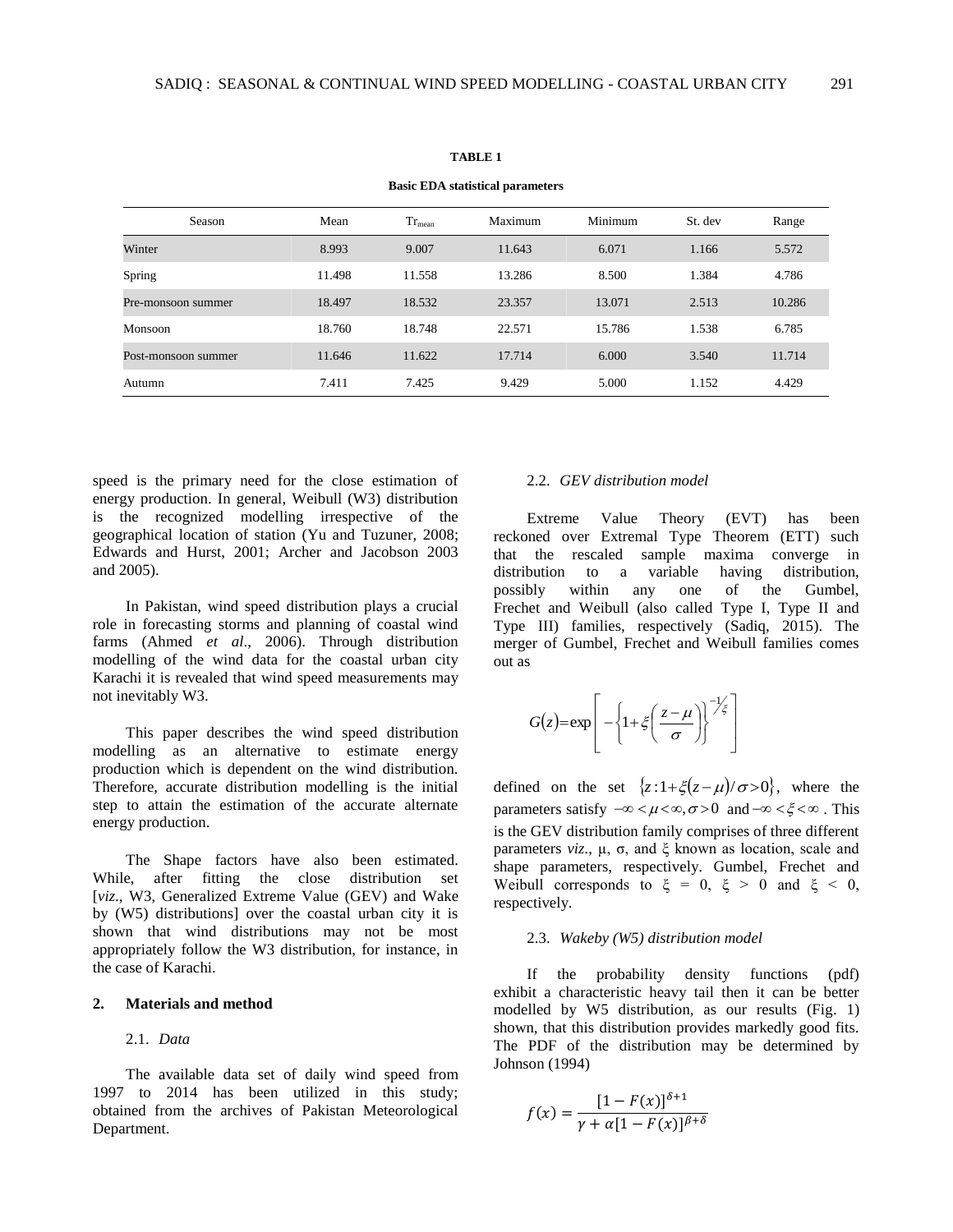## **TABLE 2**

#### **Critical and statistic values for annual and different seasons regarding considered distributions**

| <b>Status</b>       | Critical value | Wakeby (St. Val.) | GEV (St. Val.) | Weibull (St. Val.) |
|---------------------|----------------|-------------------|----------------|--------------------|
| Annual              | 0.07108        | 0.07056           | 0.11589        | 0.11721            |
| Spring              | 0.19625        | 0.06603           | 0.08497        | 0.11346            |
| Pre-monsoon summer  | 0.15342        | 0.09804           | 0.08249        | 0.10044            |
| Monsoon             | 0.15755        | 0.04786           | 0.06268        | 0.06964            |
| Post-monsoon summer | 0.18659        | 0.05466           | 0.09836        | 0.11046            |
| Autumn              | 0.19837        | 0.08184           | 0.09792        | 0.10933            |
| Winter              | 0.0563         | 0.04963           | 0.07941        | 0.08909            |

#### **TABLE 3**

### **Parametric values of different seasonal and continual distributions**

| <b>Status</b>          | Wakeby                                                                                     | <b>GEV</b>                                           | Weibull                                                           |
|------------------------|--------------------------------------------------------------------------------------------|------------------------------------------------------|-------------------------------------------------------------------|
| Annual                 | $\alpha = 14.04 \ \beta = 0.77975 \ \gamma = 0$<br>$\delta = 0 \xi = 5.5013$               | $\kappa = 0.18181$ $\sigma = 4.7201$ $\mu = 11.396$  | $\alpha = 1.7621 \ \beta = 9.5953 \ \gamma = 4.8461$              |
| Spring                 | $\alpha = 40.785 \ \beta = 25.3 \ \gamma = 6.2521$<br>$\delta = -1.4666 \xi = 7.413$       | $\kappa = -0.59221$ $\sigma = 1.5527 \mu = 11.217$   | $\alpha = 4.0419E+7$ $\beta = 4.3721E+7$<br>$\gamma = -4.3721E+7$ |
| Pre-monsoon<br>summer  | $\alpha = 19.087 \ \beta = 2.4647 \ \gamma = 0.0674$<br>$\delta = 0.71141 \xi = 12.755$    | $\kappa = -0.54852$ $\sigma = 2.7617 \mu = 17.937$   | $\alpha = 8.9863 \ \beta = 19.522 \ \gamma = 0.03277$             |
| Monsoon                | $\alpha = 13.3 \ \beta = 4.5068 \ \gamma = 1.1752$<br>$\delta = -0.1109$ $\xi = 15.287$    | $\kappa = -0.3469$ $\sigma = 1.5882$ $\mu = 18.263$  | $\alpha = 3.4107 \ \beta = 5.1851 \ \gamma = 14.103$              |
| Post-monsoon<br>summer | $\alpha = 11.491 \ \beta = 0.91587 \ \gamma = 0$<br>$\delta = 0$ $\xi = 5.6475$            | $\kappa = -0.24556$ $\sigma = 3.5571$ $\mu = 10.303$ | $\alpha = 1.8462 \ \beta = 7.123 \ \gamma = 5.3072$               |
| Autumn                 | $\alpha = 2620.3 \ \beta = 472.57 \ \gamma = 3.5075$<br>$\delta = -0.86749 \xi = 0$        | $\kappa = -0.25468$ $\sigma = 1.1587$ $\mu = 6.981$  | $\alpha = 3.1307$ $\beta = 3.5796$ $\gamma = 4.2146$              |
| Winter                 | $\alpha = 20.217 \ \beta = 8.4475 \ \gamma = 1.2638$<br>$\delta = -0.23928$ $\xi = 5.8336$ | $\kappa = -0.35669$ $\sigma = 1.2073$ $\mu = 8.6226$ | $\alpha = 4.3261 \ \beta = 4.8855 \ \gamma = 4.5446$              |

where,  $F(x)$  is the CDF with  $\alpha$ ,  $\beta$ ,  $\gamma$ ,  $\delta$ shape parameters. The inverse CDF of the W5 may be given by

$$
x(F) = \xi + \frac{\alpha}{\beta} [1 - (1 - F)]^{\beta} - \frac{\gamma}{\delta} [1 - (1 - F)]^{-\delta}
$$

with the following conditions or restrictions that must apply among the various parameters

 $\gamma \geq 0$  and  $\alpha + \gamma \geq 0$ If  $\alpha = 0$  then  $\beta = 0$ If  $\gamma = 0$  then  $\delta = 0$ either  $\alpha \neq 0$  or  $\gamma \neq 0$  while parametric domain comprises of

$$
\xi \le x < \infty \text{ if } \delta \ge 0 \text{ and } \gamma > 0
$$
\n
$$
\xi \le x \le \xi + \frac{\alpha}{\beta} - \frac{\gamma}{\delta} \text{ if } \delta < 0 \text{ or } \gamma = 0
$$

The above parameterization is due to Hosking (1986) which is unlike that used by Landwehr *et al*. (1979). In point of fact, the parameterization by Sen (2009) presents the W5 distribution as an extension of the Generalized Pareto Distribution (GPD) that provides the guesstimates of the more stable parameters under small disorderly data (Landwehr *et al.*, 1979). In order that  $x(F)$  in the equation Marsh and Dale (2002) represents an inverse CDF, the conditions  $\gamma \ge 0$  and  $\gamma + \alpha \ge 0$  should be followed. As W5 is of supple nature, it can be utilized for the description of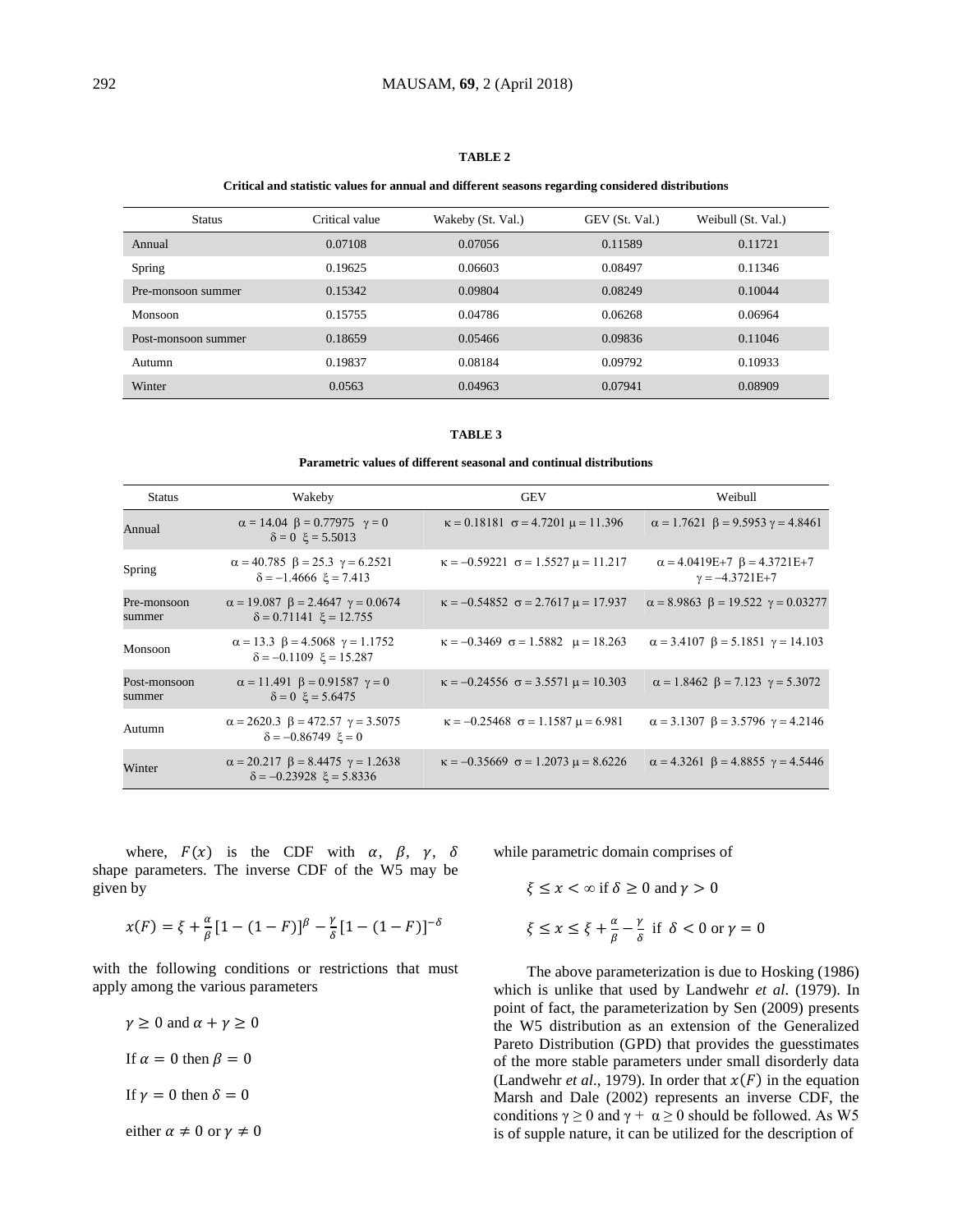

**Fig. 2.** PP plot for the different probabilities for Karachi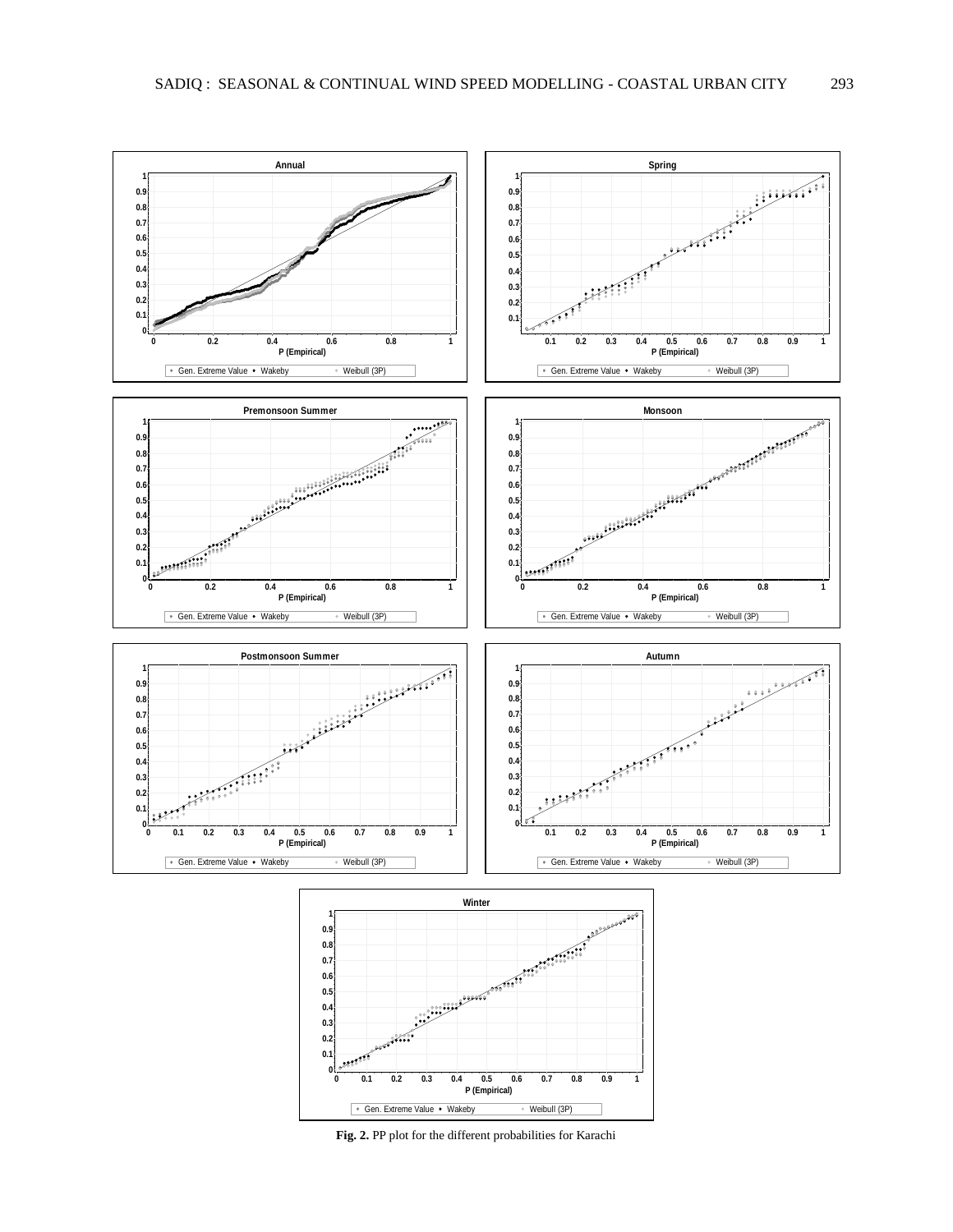natural processes accompanied with multiple factors which should or else be modelled through the combination of more than a few distributions.

## 2.4. *Weibull (W3) distribution*

A random variable  $X$  is said to have a W3 with parameters  $\alpha$  and  $\beta$  ( $\alpha > 0, \beta > 0$ ) if the pdf of  $X$  is

$$
f(x; \alpha, \beta) = \frac{\alpha}{\beta^{\alpha}} x^{\alpha - 1} e^{-\left(\frac{x}{\beta}\right)^{\alpha}} \text{ if } x \ge 0
$$

otherwise the function is 0 if  $x < 0$ 

When,  $\alpha = 1$ , the pdf becomes

$$
f(x; \beta) = \frac{1}{\beta^{\alpha}} e^{-x/\beta} \text{ if } x \ge 0
$$

otherwise the function is 0 if  $x < 0$ 

which is the pdf for an exponential distribtion with parameter  $\lambda = \frac{1}{R}$  $\frac{1}{B}$  (Celik, 2004). Hence, it is concluded that the exponential distribution is the special case of Weibull distibutions.

## 2.5. *Testing hypothesis*

## 2.5.1. *Goodness of fit*

Test statistics using Kolmogorov-Smirnov technique has been applied to check that which distribution is statistically a good fit to the wind speed data. It is observed that for annual data other distributions like GEV and Weibull are unsuitable at our chosen significant level (α) of 0.05 level. Only W5 distribution shows that its critical value 0.07108 is greater than the static value 0.7056. Hence, for annual wind speed W5 distribution is also tested and verified through test statistics. All the goodness of fit test values and critical values are summarized in Table 2. Though, in seasonal cases, distributions may be drawn from other models but even then the statistic values suggests the W5 remains the best fitted distribution. Premonsoon is the exceptional case in which GEV distribution appears to be even better fitted than the W5.

## **3. Results and discussion**

### 3.1. *Exploratory data analysis*

The trimmed mean is the specific method of averaging that remove the percentage of the largest and smallest values before calculating the mean. After removing the specified observation, the trimmed mean may be just by using a simple arithmetic average formula. The trimmed mean of wind is highest (18.748 m/s) in monsoon (which is also comparable to wind speed in Premonsoon summer) and lowest (7.425 m/s) in transitional autumn. Similarly, second summer (11.622 m/s) and transitional spring (11.558 m/s) have also identical values. All the values are summarized in Table 1.

Standard deviation (SD) is the measure of the dispersion of a set of data from its mean. The more spread apart the data the higher the deviation. While the low standard deviation shows the data values are nearer to the mean value. The maximum (*i.e*., the most deviated observed value from the mean) and minimum SD has been observed during postmonsoon and autumn, respectively. The maximum and minimum Range has also been observed for postmonsoon and autumn, respectively.

## 3.2. *Best fitted distribution modelling*

As regards the seasonal distribution, seasonal classification is assorted as winter (Mid of December to February), spring (March to Mid April), premonsoon summer (mid April to June), monsoon (July to first denary of September), postmosnoon summer (second denary of September to October), and autumn (November to mid of December) as suggested by Sadiq (2009). It is evident that except winter annual analysis of wind speed, models may be drawn from other than the W5 distribution. The test statistics values decided that W5 distribution is the best for spring, monsoon, postmonsoon summer, autumn and winter seasons. However, for premonsoon summer, GEV distribution statistics is more appropriate (Table 2). Shape parameters have also been estimated for all the considered models for comparison and summarized in Table 3.

The cumulative distribution function (CDF) for W5, GEV and W3 distributions in respect of annual and seasonal winds have been plotted in Fig. 1. It is evident that W5 (*i.e*., black) curve remain in consistent and close to the cumulative *steps* as compared to W3 (light grey) and GEV (dark grey). Though, other two distributions are also appears closed but visually it is clear that W5 is the closest, hence appears to be as the best fitted model.

## 3.3. *Validation of the model*

The plot of p (empirical) against p (model) has also been employed to check the suitability of the fitted models (Fig. 2). The graph should be ideally linear (or close to be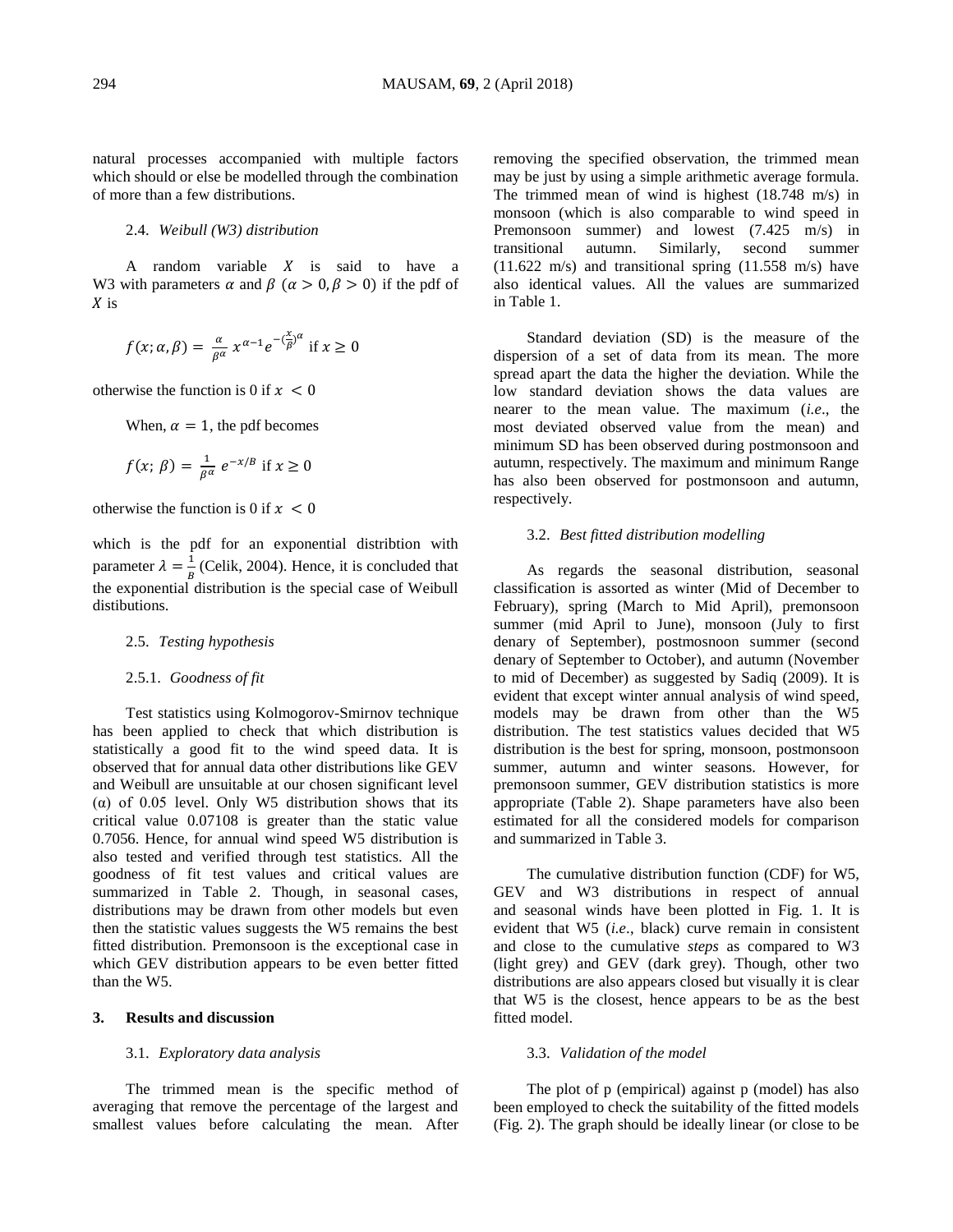linear) if the chosen distribution is the correct choice. The supplementary graphs of p-p (*i.e*., plot against empirical to theoretical probability) also show that W5 remain closer to the ideal line while W3 and GEV distributions fluctuate more than the W5. Therefore, it is confirmed that W5 is the most appropriate modelling for the considered data set.

## **4. Conclusions**

The study undertook the EDA and modelling of continual and seasonal wind speed for the coastal urban city, Karachi. Premonsoon and monsoon seasons are found as the most wind blowing seasons for mean, maximum and minimum values while least values are generally observed in winter. The SD (*i.e*., the observed value deviated with respect to mean value) and Range are maximum in premonsoon. There is no significant difference between Mean and Trimmed mean. As regards wind speed, Weibull distribution has not been found the best model when compared to more complicated models like GEV and Wakeby distributions. The continual wind at Karachi cannot be modelled at 95 per cent confidence but only with Wakeby distribution among the undertaken models. The seasonal wind has also been found as best fitted through W5 distribution with the exception of premonsoon when GEV appears to be more appropriate. The model has also been validated through p-p plots in addition to Kolmogorov-Smirnov test. Weibull distribution has failed to model the continual speed at the high chosen confidence level and also not found the most appropriate for seasonal wind modelling regarding the coastal urban city, Karachi. The study may be further extended by estimating the wind power generation in correspond to wind mill dimensions through wind potential at this coast.

## **5. Abbreviations**

|  | EDA : Exploratory Data Analysis |
|--|---------------------------------|
|  | SD : Standard Deviation         |
|  | GEV : Generalized Extreme Value |
|  | W5 : Wakeby                     |
|  | W3 : Weibull                    |
|  |                                 |

|    | ETT : Extremal Type Theorem                              |
|----|----------------------------------------------------------|
|    | pdf : Probability distribution function                  |
|    | CDF : Cumulative Distribution Function                   |
| pp | : (empirical) probability - (theoretical)<br>probability |

## *Acknowledgements*

The financial support provided for this research work by the Dean Faculty of Science, University of Karachi is hereby acknowledged.

*Disclaimer* : The contents and views expressed in this research paper/article are the views of the authors and do not necessarily reflect the views of the organizations they belong to.

#### **References**

- Ahmed, M. A., Ahmad, F. and Akhtar, W., 2006, "Assessment of wind power potential for coastal areas of Pakistan", *Turk. J. Phys*., **30**, 127-135.
- Archer, C. and Jacobson, M., 2003, "Spatial and temporal distributions of U.S. winds and wind power at 80 m derived from measurements", *Geophysical Research*, **108**,D9.
- Archer, C. and Jacobson, M., 2005, "Evaluation of global wind power", *Geophysical Research*, **110**, D12110, d[oi:10.1029/](http://dx.doi.org/10.1029/2004JD005462) [2004JD005462.](http://dx.doi.org/10.1029/2004JD005462)
- Basumatary, H., Sreevalsan, E. and Sasi, K. K., 2005, "Weibull parameter estimation - A comparison of different methods", *Wind Engineering*, **29**, 3, 309-316.
- Celik, A. N., 2004, "A statistical analysis of wind power density based on the Weibull and Rayleigh models at the southern region of Turkey", *Renewable Energy*, **29**, 4, 593-604.
- Edwards, P. and Hurst, R., 2001, "Level-crossing statistics of the horizontal wind speed in the planetary surface boundary layer", *Chaos*, **11**, 3, 611-618.
- Hosking, J. R. M., 1986, "The Wakeby Distribution", *Research Report*, RC12302, IBM Research Division, York town Heights, New York.
- Johnson, N. L., Kotz, S. and Balakrishnan, N., 1994, "Continuous Univariate Distributions", Wiley, NewYork.
- Landwehr, J. M., Matalas, N. C. and Wallis, J. R., 1979, "Estimation of parameters and quantiles of Wakeby distributions", *Water Resources Research*, **15**, 6, 1361-1372.